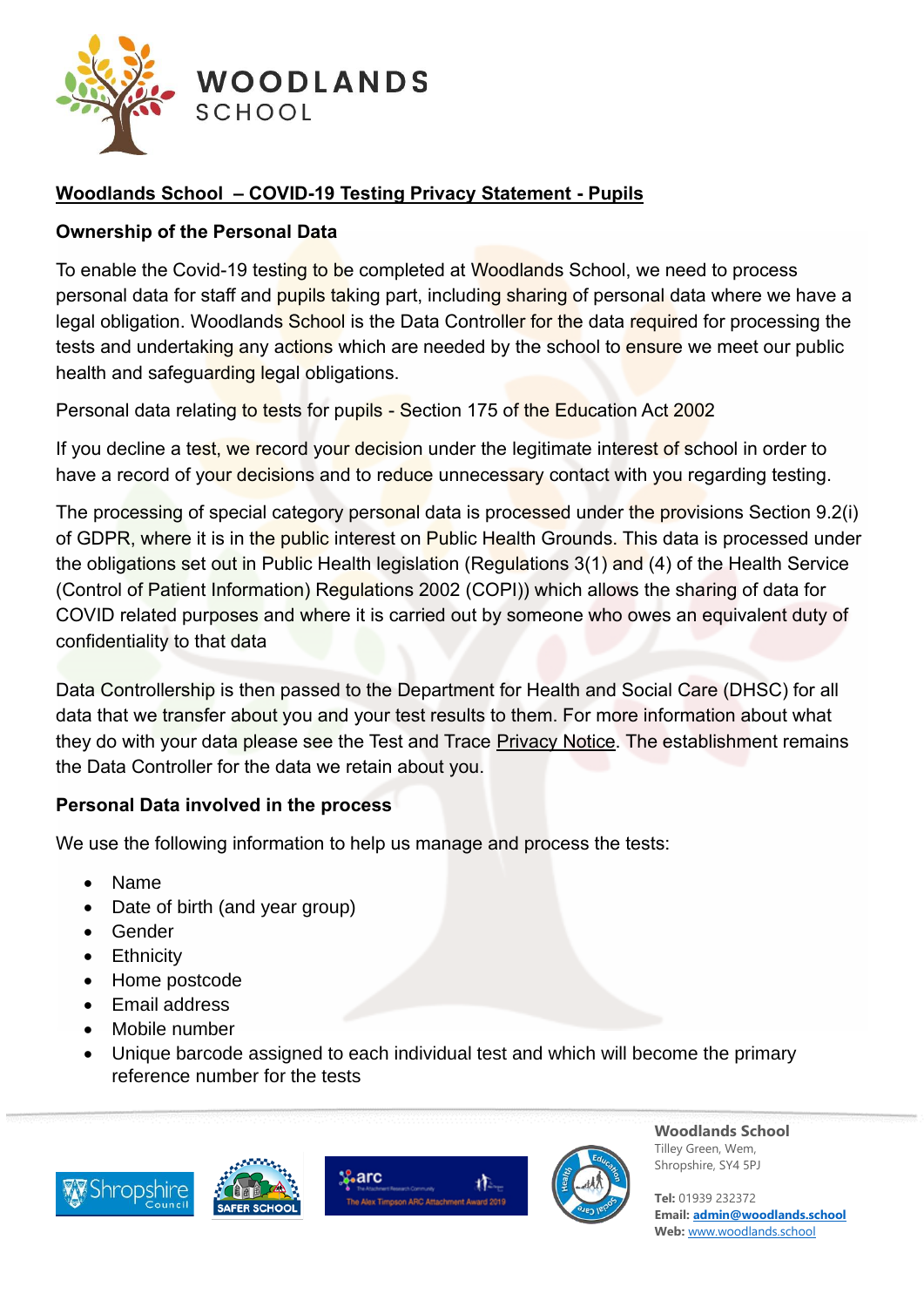

- Test result
- Parent/guardians contact details (if required)

We will only use information that is collected directly from you specifically for the purpose of the tests, even if you have previously provided us with this information.

## **How we store your personal information**

The information will only be stored securely on local spreadsheets in school whilst it is needed. It will also be entered directly onto DHSC digital services for the NHS Test and Trace purposes. Schools/colleges will not have access to the information on the digital service once it has been entered.

## **Processing of Personal Data Relating to Positive test results**

The pupil, or parent (depending on contact details provided) will be informed of the result by the school and advised how to book a confirmatory test.

We will use this information to enact their own COVID isolation processes without telling anyone who it is that has received the positive test.

The information will be transferred to DHSC, who will share this with the NHS, GPs. PHE and the Local Government will use this information for wider test and trace activities as well as statistical and research purposes.

This information is processed and shared under obligations set out in Public Health legislation under Regulations 3(1) and (4) of the Health Service (Control of Patient Information) Regulations 2002 (COPI) which allows the sharing of data for COVID related purposes.

This information will be kept by the school/college for up to 14 days and by the NHS for 8 years.

## **Processing of Personal Data Relating to Negative test results**

We will record a negative result and the information transferred to DHSC, NHS. PHE and the Local Government who will use the information for statistical and research purposes.

This information is processed and shared under obligations set out in Public Health legislation under Regulations 3(1) and (4) of the Health Service (Control of Patient Information) Regulations 2002 (COPI) which allows the sharing of data for COVID related purposes.

This information will be kept by the school/college for up to 14 days and by the NHS for 8 years.









**Woodlands School** Tilley Green, Wem, Shropshire, SY4 5PJ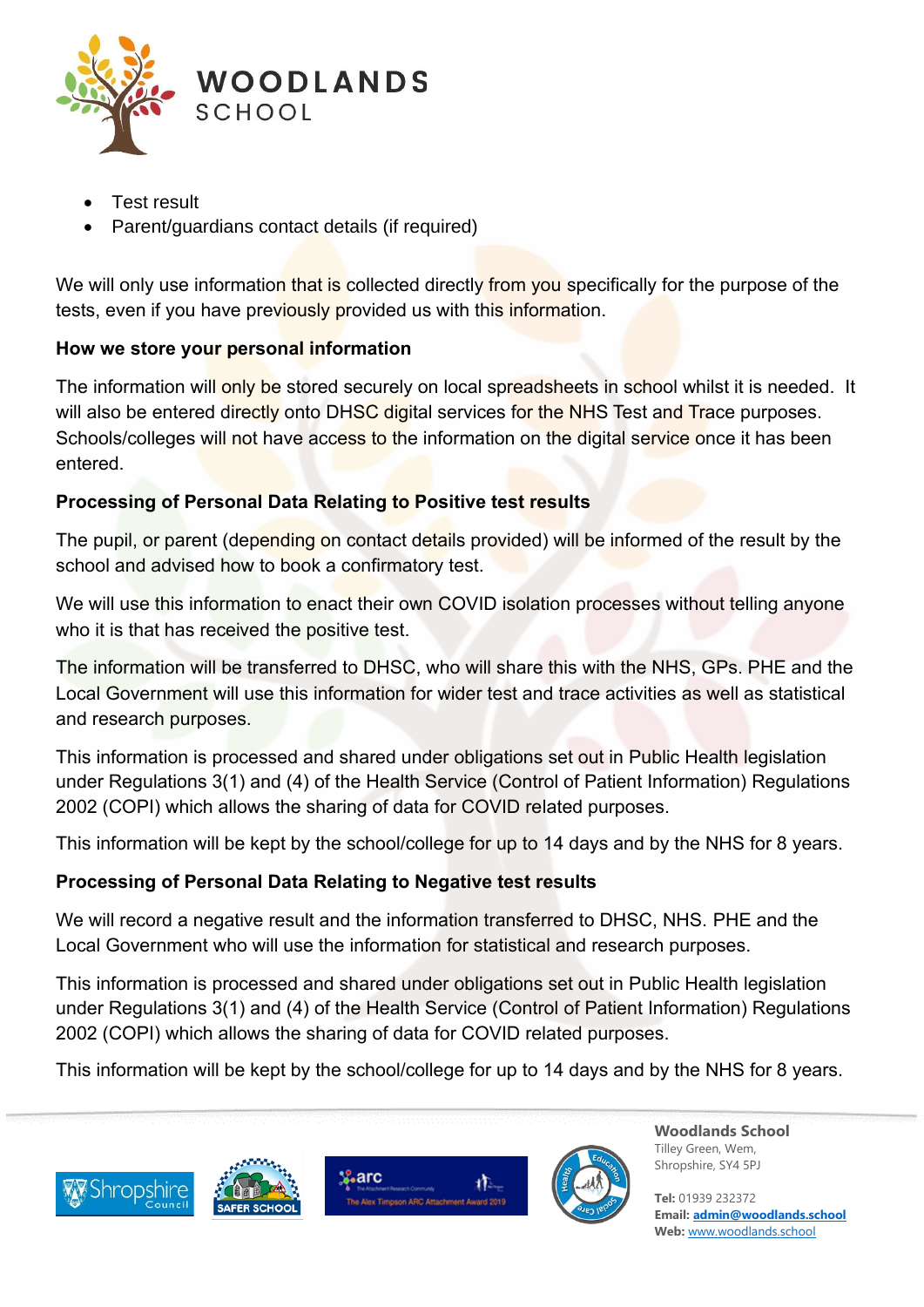

### **Processing of Personal Data relating to declining a test**

We will record that you have declined to participate in a test and this information will not be shared with anyone.

#### **Data Sharing Partners**

The personal data associated with test results will be shared with

- DHSC, NHS, PHE to ensure that they can undertake the necessary Test and Trace activities and to conduct research and compile statistic about Coronavirus.
- Your GP to maintain your medical records and to offer support and quidance as necessary
- Local Government to undertake local public health duties and to record and analyse local spreads.

### **Your Rights**

Under data protection law, you have rights including:

**Your right of access** - You have the right to ask us for copies of your personal information.

**Your right to rectification** - You have the right to ask us to rectify personal information you think is inaccurate. You also have the right to ask us to complete information you think is incomplete.

**Your right to erasure** - You have the right to ask us to erase your personal information in certain circumstances.

**Your right to restriction of processing** - You have the right to ask us to restrict the processing of your personal information in certain circumstances.

**Your right to object to processing** - You have the right to object to the processing of your personal information in certain circumstances.

**Your right to data portability** - You have the right to ask that we transfer the personal information you gave us to another organisation, or to you, in certain circumstances.

You are not required to pay any charge for exercising your rights. If you make a request, we have one month to respond to you.

Please contact us at [info@woodlands.school](mailto:info@woodlands.school) if you wish to make a request.









**Woodlands School** Tilley Green, Wem, Shropshire, SY4 5PJ